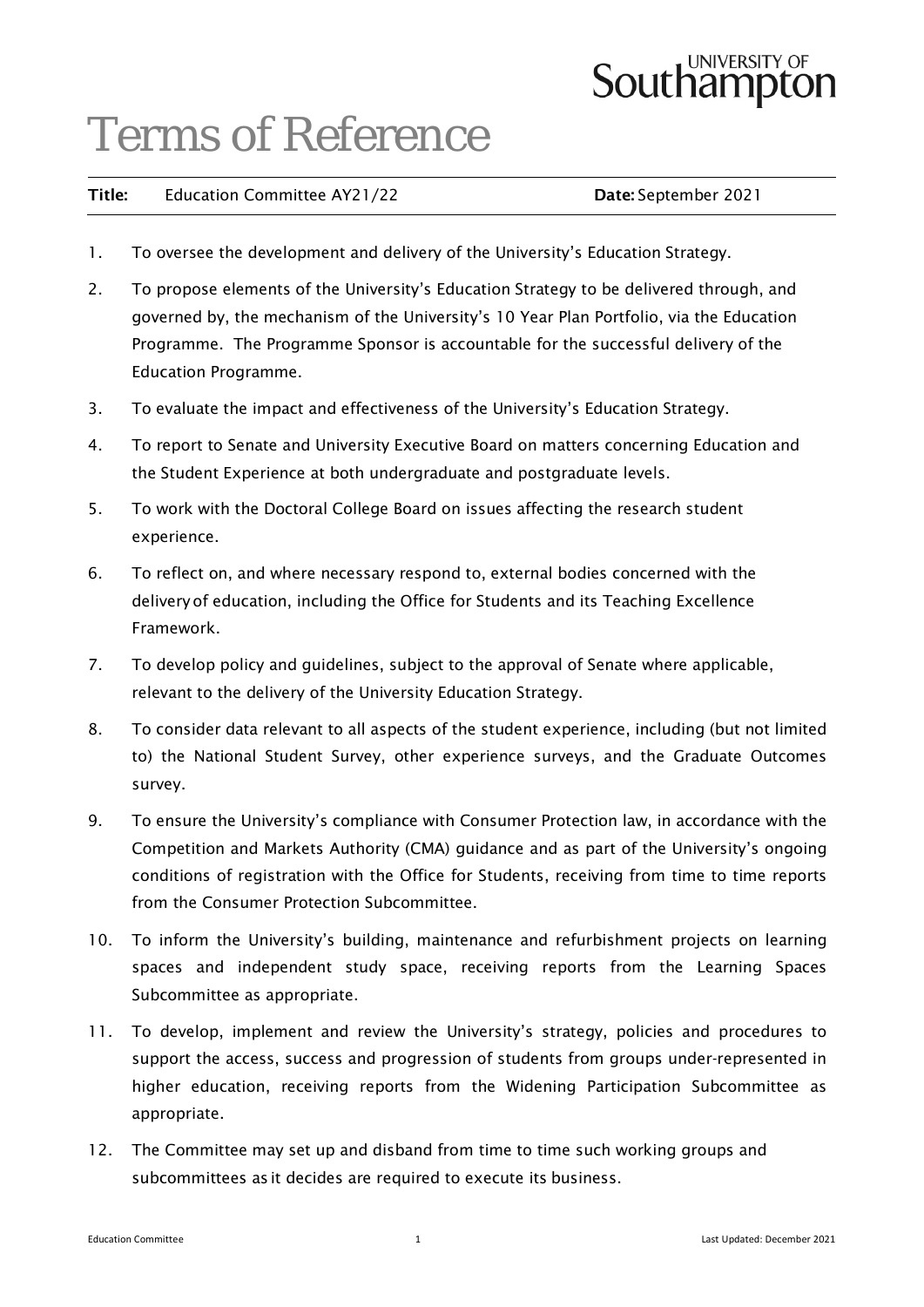

Between ordinary meetings of the committee, the Committee Chair shall have power to act on behalf of the committee on any matter requiring an immediate or early decision. Any decisions taken by the Chair under these delegated powers shall be reported to the next meeting of the committee. Matters requiring an immediate or early decision include such items as:

- 1. routine business that would not normally merit discussion at a meeting of the Committee;
- 2. matters relating to the implementation of policies that have already been approved by the Committee;
- 3. where permission is given by the Committee to finalise approval on completion of specified actions related to an item previously scrutinised at a meeting;
- 4. matters where delaying a decision would disadvantage the University or put it at risk;
- 5. in an emergency, or unforeseen circumstances, provided that such action is taken only in exceptional circumstances and, where practicable, in consultation with selected Committee members with expertise relevant to the issue.

#### Membership

| Chair: Vice-President (Education)                            | Professor Alex Neill            |  |
|--------------------------------------------------------------|---------------------------------|--|
| President and Vice-Chancellor (or delegate)                  | Professor Alex Neill (delegate) |  |
| Pro Vice-Chancellor (Education)                              | Professor Anna Barney           |  |
| Associate Deans (Education):                                 |                                 |  |
| <b>Faculty of Arts and Humanities</b>                        | Professor David Wheatley        |  |
| Faculty of Environmental and Life Sciences                   | Professor Sarah Stevenage       |  |
| Faculty of Engineering and Physical Sciences                 | <b>Professor Andrew Hector</b>  |  |
| <b>Faculty of Medicine</b>                                   | Professor Jane Wilkinson        |  |
| <b>Faculty of Social Sciences</b>                            | Professor Jim Anderson          |  |
| <b>Executive Director of Student Experience</b>              | Kieron Broadhead                |  |
| Director of the University Doctoral College                  | Professor Christopher Howls     |  |
| Director of the CHEP                                         | Professor Shelley Parr          |  |
| Deputy Director of the CHEP                                  | Professor Helen Carmichael      |  |
| Academic Registrar                                           | <b>Claire Atkins</b>            |  |
| Head of Quality, Standards and Accreditation (QSAT)          | <b>TBC</b>                      |  |
| Associate Director of Student and Academic<br>Administration | <b>Roz Stanton</b>              |  |
| Head of Student and Market Insight                           | Needee Myers                    |  |